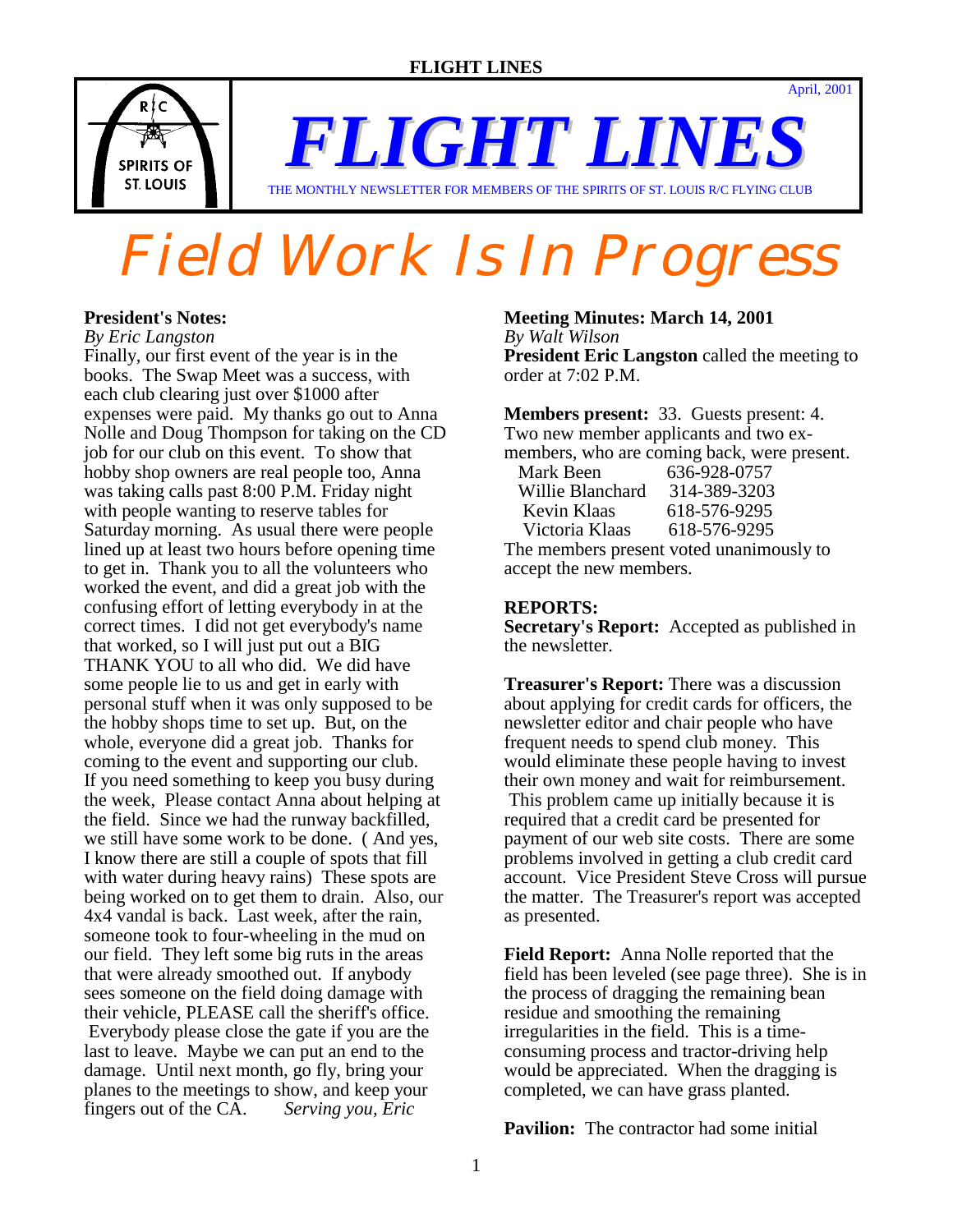difficulty getting the necessary permit. Since the weather was less than ideal, he went on to other more pressing projects. Eric reminded him that we have paid half of the cost and expect him to get the job done ASAP now that the weather is better. He is to acquire the permit and start the project within the week.

**Safety report:** Doug Thompson reminded everyone that when using gasoline for fuel, a fire extinguisher is to be present. He showed a fuel caddy he built that carries it all (see the photo below). There was discussion about which way the planes should be pointed when starting them in the pit areas. They should always be pointed away from the spectators and cars. At least, when starting, point them in a direction where they will do the least damage if accidentally released.

**Activities Report:** President Eric has been communicating with Don Ware of the Rolla R/C Club about the proposed racing series. Both Four-Star 40's and Silver Class Warbirds will race on each date. Paul Geders moved to accept the schedule and Frank Nolle seconded. The unanimously approved scheduled racing dates are as follows:

| May 5        | Rolla                                  |
|--------------|----------------------------------------|
| June 16      | <b>Spirits Field</b>                   |
| July 22      | Rolla                                  |
| August 11    | <b>Spirits Field</b>                   |
| September 15 | Rolla                                  |
| October 6    | <b>Spirits Field</b>                   |
|              | All of the detectors Cotundation In an |

All of the dates are Saturdays. In case of rain, the event will be on Sunday, the next day. There will also be other Spirits Fun Flies, Fly-In's, etc. throughout this year. The dates are to be determined.

**Training Program:** Steve Ramonczuk says the training program will start as soon as the weather is improved and reasonably reliable.

# **FLIGHT TRAINING**

The Spirits' Flight Training program will resume on Saturday, April 14, from 10:00 A.M. to 1:00 P.M. If you have any questions or want to help, call Steve Ramonczuk at: 314-298-9284

**GSLMA Report:** Pat keebey elaborated upon points covered in the GSLMA minutes (see page 4). He also reminded people that sending for a Buder permit will help support the need for a public flying field in the St. Louis County area.

# **OLD BUSINESS:**

**Swap Meet:** Doug Thompson had the Futaba 8-channel computer radio for the raffle prize. Anna Nolle announced that she was getting calls from throughout the mid-west, and as far away as Georgia, inquiring about the Swap Meet. There are still some time slots where workers are needed. The Boeing club, which is handling the refreshments, found that it is now necessary to hire a professional caterer because of the need for Hepatitis B shots. Anyone who has not had the shots cannot handle food or drinks for this event. This will affect the prices of food and drinks and may reduce the income from the event.



*Safety Chairman Doug Thompson shows a fuel caddy he designed to hold gasoline, fire extinguisher and a six-shooter fuel pump. A fire extinguisher is recommended when using gasoline for fuel.* 

**Bylaw Update:** Paul Geders called Carl Mahoney and inquired as to where we stand. Carl said the bylaws have been bouncing between the lawyers in Cincinnati and St. Louis. We should receive their comments before the next meeting.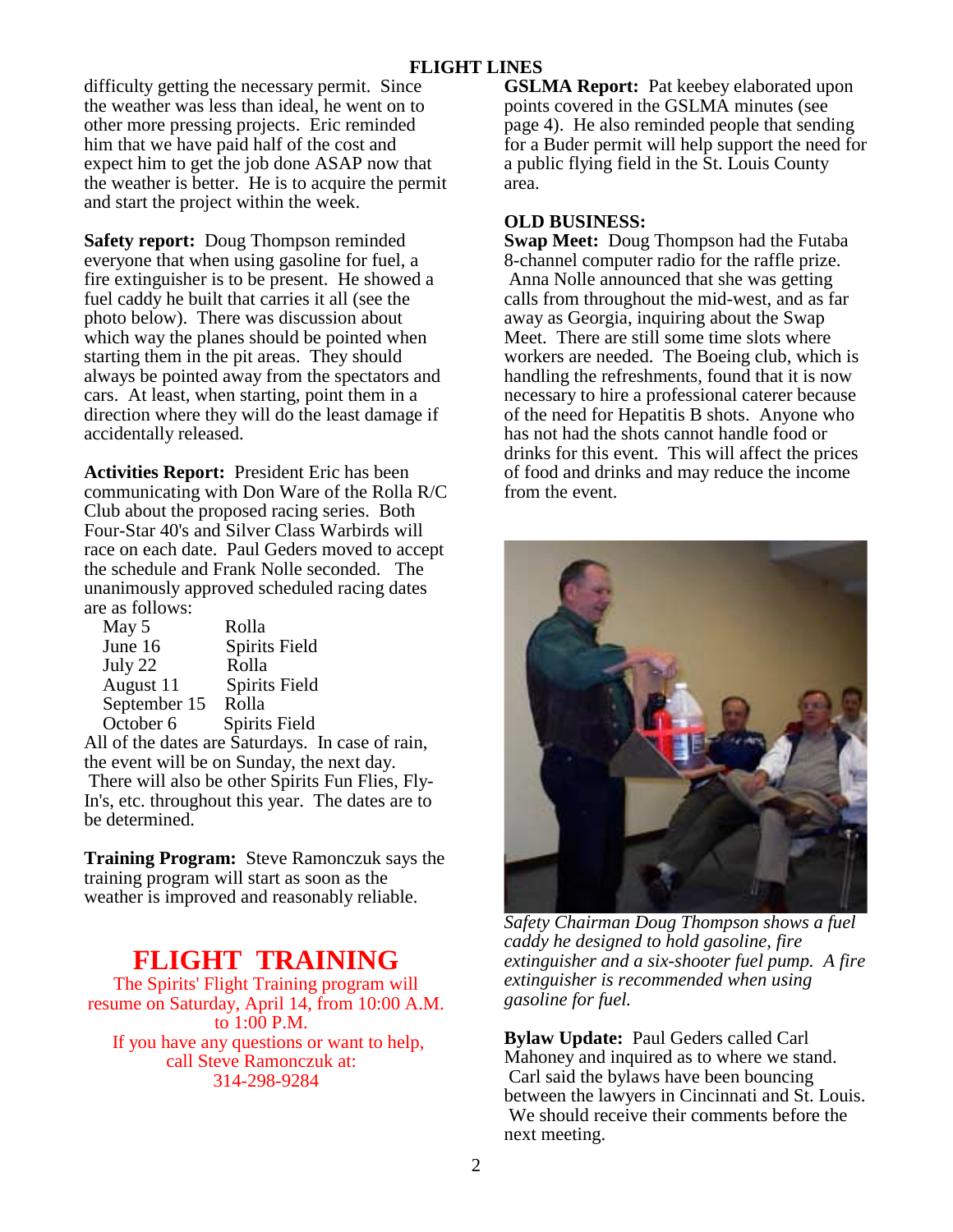**Fuel Container:** Pat Keebey provided a bid from a contractor to build a shelter on site for \$700.00. Anna found a Rubbermaid box big enough to do the job for \$109.00. We will go with the Rubbermaid box.

**Introductory Pilot Program**: It was decided not to pursue the Introductory Pilot Program since our bylaws require all trainees to be AMA members*. It is permissible to give a visitor one introductory flight, using a member's plane and buddy box without the visitor being a member of AMA. This should cover most introductory situations we will encounter. If someone wants to take part in our pilot training program, he or she must join AMA*.

# **NEW BUSINESS:**

**Board of Director Position:** Due to other commitments, Past President Nick Speraneo has found he doesn't have time to serve on the Spirits' Board of Directors. Paul Geders, who was President before Nick, has assumed that position with unanimous approval of the members at the meeting.



*Mike Roederer shows his ten-year old Goldberg Ultimate Bipe. He's worn out an O.S. .61 SF, rebuilt it, and run another 15 gallons or so, of fuel through it in this plane. It's still covered with the original Ultrakote and has had the cowl replaced twice. Needless to say, it's a great flyer!* 

 **Meeting Activity:** Bill Hancock passed out flyers inviting Spirits members to participate in the Wright Flyers Annual Float Fly on Memorial Day weekend. He also showed a video of the Skymasters R/C Club Annual Float Fly in Michigan.

Mike Roederer showed his Goldberg Ultimate Bipe.

Don Fitch displayed a use for old soda bottles. They are practically indestructible and can be used for storage of small quantities of thinners, solvents, etc. It was noted that many of these chemicals come in large containers and are much easier to handle in these soda bottles.

**Attendance Prize:** Claud Wade won the drawing for a gallon of fuel.

#### **Meeting Was Adjourned** at 8:40 P.M.

# **GSLMA MINUTES: MARCH 7, 2001 MEETING**

*By Pat Keebey* **Attendance:** All clubs present except Balsa Busters, Lone Eagles and MVSA.

**Treasurers Report:** Field Fund \$2088.42. A big Thank You to the Signal Chasers and Thermalleers who each donated \$100 to the GSLMA 2001 budget.

# **Committee Report:** *Ron Carr*

Stunt/Racing contest for February 25th was cancelled due to high winds.

#### **Field Report:**

 **A.** New fence at R/C area is almost complete on one side of walkway. The fence is being replaced by the Parks Department and looks great!

 **B.** Control line circles have been painted.

 **C.** For parking on special events. Use your own judgment as to the condition of the ground.

 **D.** Clubs will get together to pick up any trash.

# **Old Business:**

 **A. Mall Show:** March 10 and 24 were dates offered for the Mall. Neither of these dates was acceptable. March 10 was too soon and March 24 is the Boeing/Spirits Swap Meet. The Mall did not have a central display area and intended to spread the show throughout the mall. This would make it very difficult for security. The Mall Show is on hold until other Mall's can be contacted for a more suitable arrangement.

 **B. Air Show:** September 15 has been selected for an Air Show at the Buder Park facility. It will be for charity and plans will be worked out in the next couple of months. Discussed having only the best flyers from each club participate.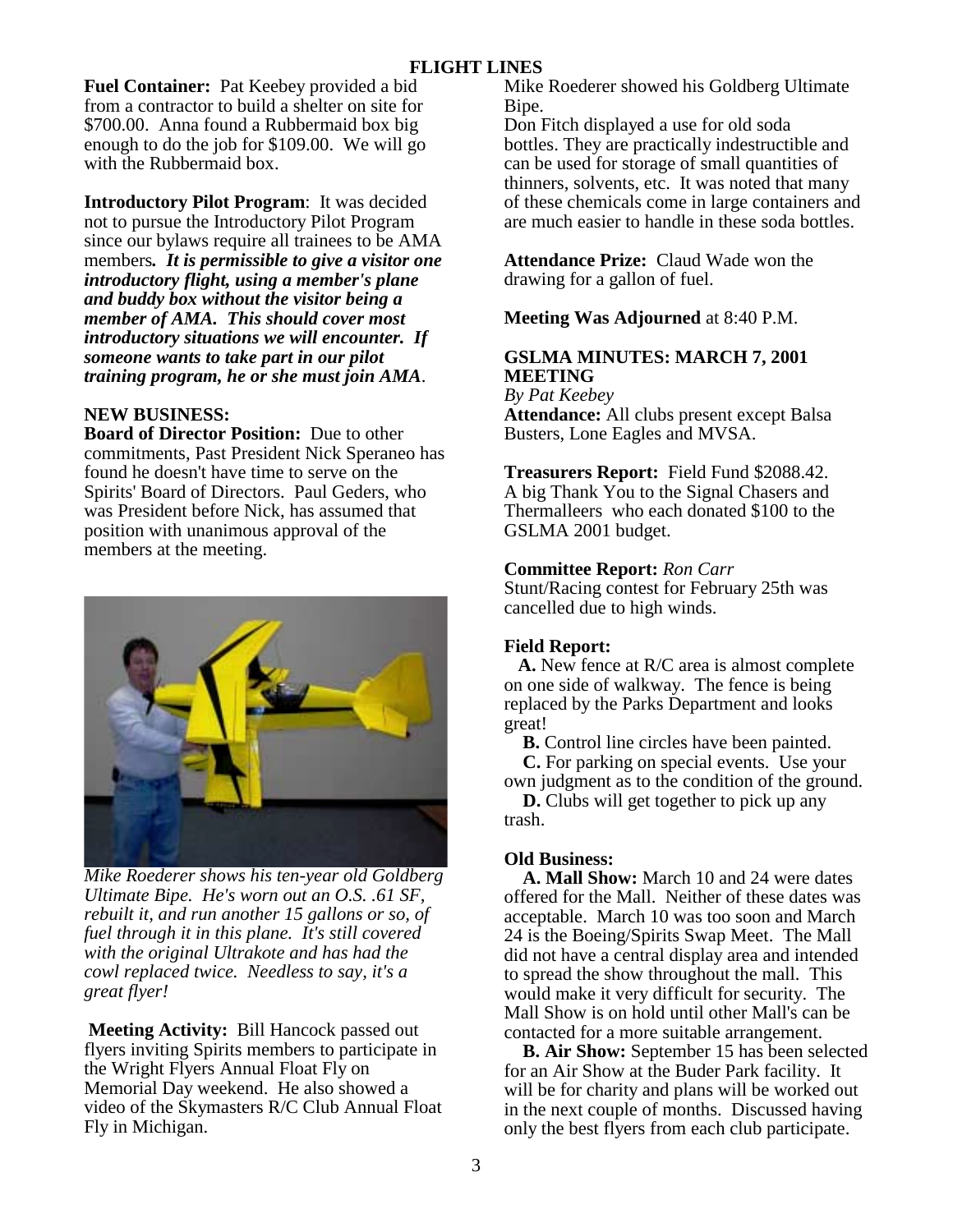Each club will develop a flight program and be allotted approximately 1/2 hour to one hour to present program. Also discussed selling chances for spectators to fly with a "Buddy Box" for a 10 minutes flight several times each day. Do any of the clubs have ideas that they would like to submit?

 **C.** Discussed reserved contest dates for the Buder Park facility.

 **D.** Buder Permits are now 206.  **E.** AMA membership is up 5%.

 **F.** Discussed rule changes for future model engines-might be more restrictions in the future due to pollution.

 **G.** Cannot fly turbine engines unless a safety barrier is set-up between pit area and runway

**Meeting adjourned:** The next meeting will be April 4, 2001 at 8:30 P.M. in the East Room at the St. Louis County Library on South Lindbergh.

# **Work Starts on Completion of the Field**

# *By Walt Wilson*

On March 11, the ground was finally dry enough to get the work on the field started. The contractor, engaged by President Eric Langston, brought a full-size earthmover and Bobcat to the field and did some of the leveling work we've been waiting for, ever since the beans were harvested. The use of this heavy and professional equipment accomplished in one day what would have taken our members a large part of the spring, and many hours of labor. Now, if you run off the runway, the plane won't fall into a hole or hit large pieces of rock and asphalt. As soon as our trusty Field Marshall and crew can drag the rest of the bean residue away, grass can be planted. If you can help with the dragging or grass cutting (when we have grass), call Anna Nolle at 314-298-8664.



*This Bobcat was used for further smoothing the dirt along the edges of the asphalt.* 



*This earthmover was used to push the dirt around to level the ground around the runway and pits as well as fill a couple of low places.* 



*Frank Nolle used the Kabota to smooth places where the larger equipment couldn't maneuver.*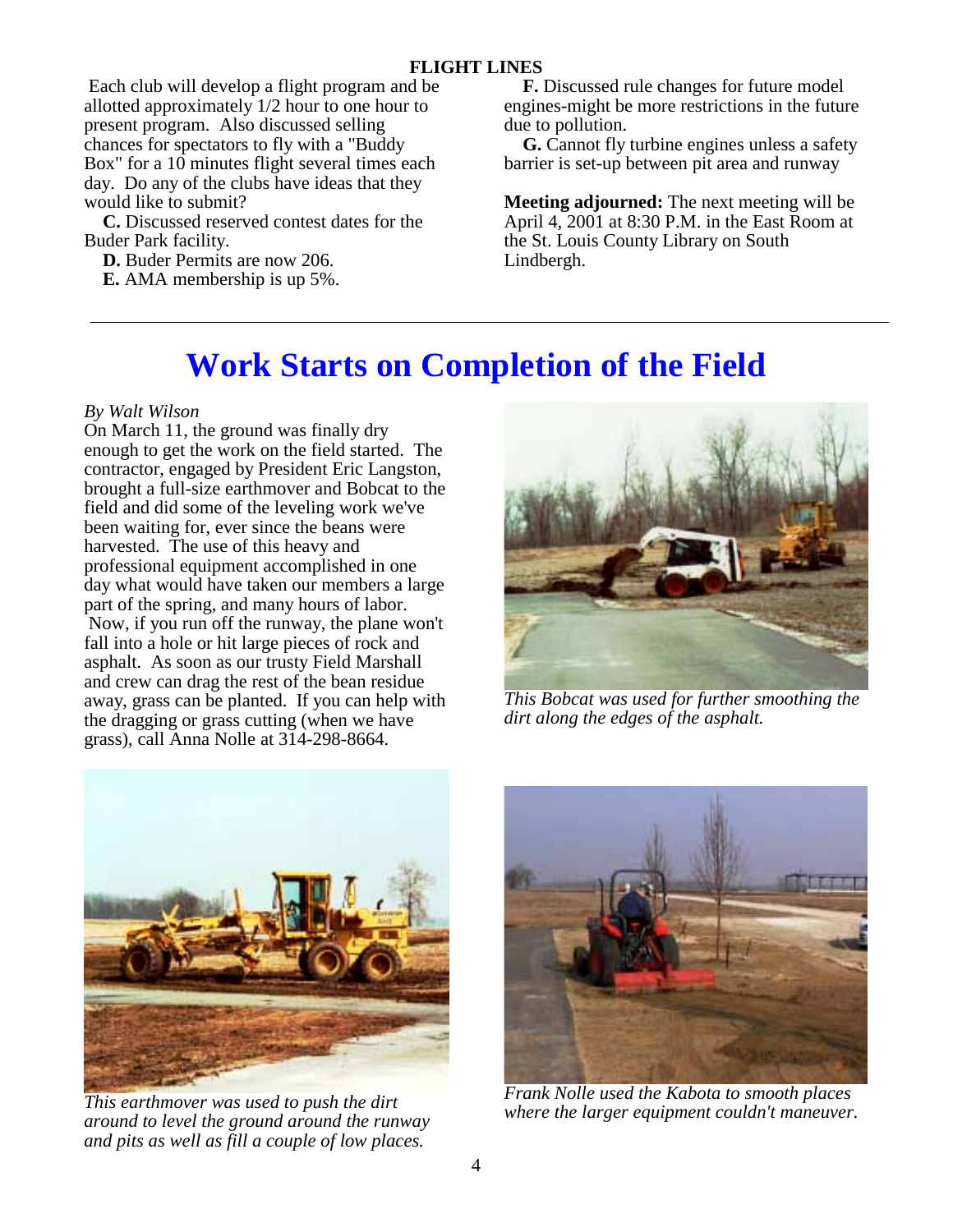

*Now, the runway, pits and walkways and the adjoining dirt blend into a smooth transition. If a plane rolls off the runway it'll just keep rolling with little likelihood of damage.* 

#### **Mid-Missouri Pylon Racing**

*By Don Ware, Rolla R/C Club*

On Saturday, May 5th, the 2001 Pylon Racing season will be officially under way! This will be a first for this area with the Rolla Modelers and the Spirits of St. Louis R/C Clubs working together to promote a great summer of exciting, competitive racing. I hope you are planning now to join in on the FUN!!

We are going to attempt to have this newsletter go out once a month or at least every other month as a way to update those interested in Pylon Racing. If you know of someone who is not on this mailing list and would like to be, please let me know. Or, if you prefer not to be on the list, let me know as well. Racing Dates:

| May 5th              | Vichy 10 AM                |  |
|----------------------|----------------------------|--|
|                      | Season Opener, CD Don Ware |  |
| June 16th            | <b>Spirits Field</b>       |  |
| July 22nd            | Vichy Noon                 |  |
| August 11th          | <b>Spirits Field</b>       |  |
| Sept. $15th$         | Vichy 10 AM                |  |
| Oct. 6th             | Spirits Field              |  |
| One day Championship |                            |  |

There<sup>1</sup>s been a lot of talk about wanting some racing to get going again. Now here are two clubs hosting a series of six races where four of the events will count toward the total points for the year. This is a great time to support these events! If you enjoy racing, come join us for some fun!

If you fly all six events, that<sup>1</sup>s great! Your four highest scores will count for your total (unless you ask me to count a lower score, of course!). All this is in hopes to have people travel to the

other host club at least once. Who knows, sometimes we<sup>1</sup>ve all done better flying at a different field.

One very important question was brought up: Is it mandatory to be at the Championship Race in October to qualify for the 2001 Points Champion? After a lot of thought, I would have to say "yes". I know there will be disagreement, but here<sup>1</sup>s our reasoning. This is to be our Grand Finale after racing all summer. We do want it to be a large event. But just as important, how many times have we seen the scores so close there was a tie or a fly-off required. And it would really take some excitement out of it all if our winners weren<sup>1</sup>t there to accept their prizes, trophies, etc. If it would happen that a pilot was winning and not able to be at the Final Race because of illness or family emergency, I don<sup>1</sup>t believe anyone would deny that person the Championship, but let's hope that's never the case for anyone.

We have gathered together some local companies to help "sponsor" our racing. It appears we will have \$800 to \$1000 in prize money to be given away (in kits, engines, etc.) and this doesn<sup>1</sup>t add in the entry fees to be collected. We are going to make every effort to make this racing fun and at the same time rewarding.

A plan is under way to have drawings for the top 4 or 5 places in each race. A list of our sponsors will be published in a future newsletter.

**RACE RULES:** A couple of new ones! **1:** Flying Starts If a pilot<sup>1</sup>s plane crosses the start line, before the horn to signify the start of the race, a "cut" will be issued. Only one point can be awarded for finishing the 10 laps. A landing bonus point is still possible.

 **2:** Same as last year Two cuts and the pilot will be instructed to pull up and out of the race course. If a pilot refuses to do so, they will be given one warning. If they are still on the race course and cause a mishap with another racer, they will be immediately disqualified with possible disqualification for the remainder of the year.

All races are planned to be run with both the Four-Star Event and the Silver Class Warbirds. If you need any rules, please give me a call or an e-mail. Four-Stars are to be STOCK. Wing thickness will be checked, along with tire size. Engines are to be stock. This means engine shims left in, mufflers not modified, stock carbs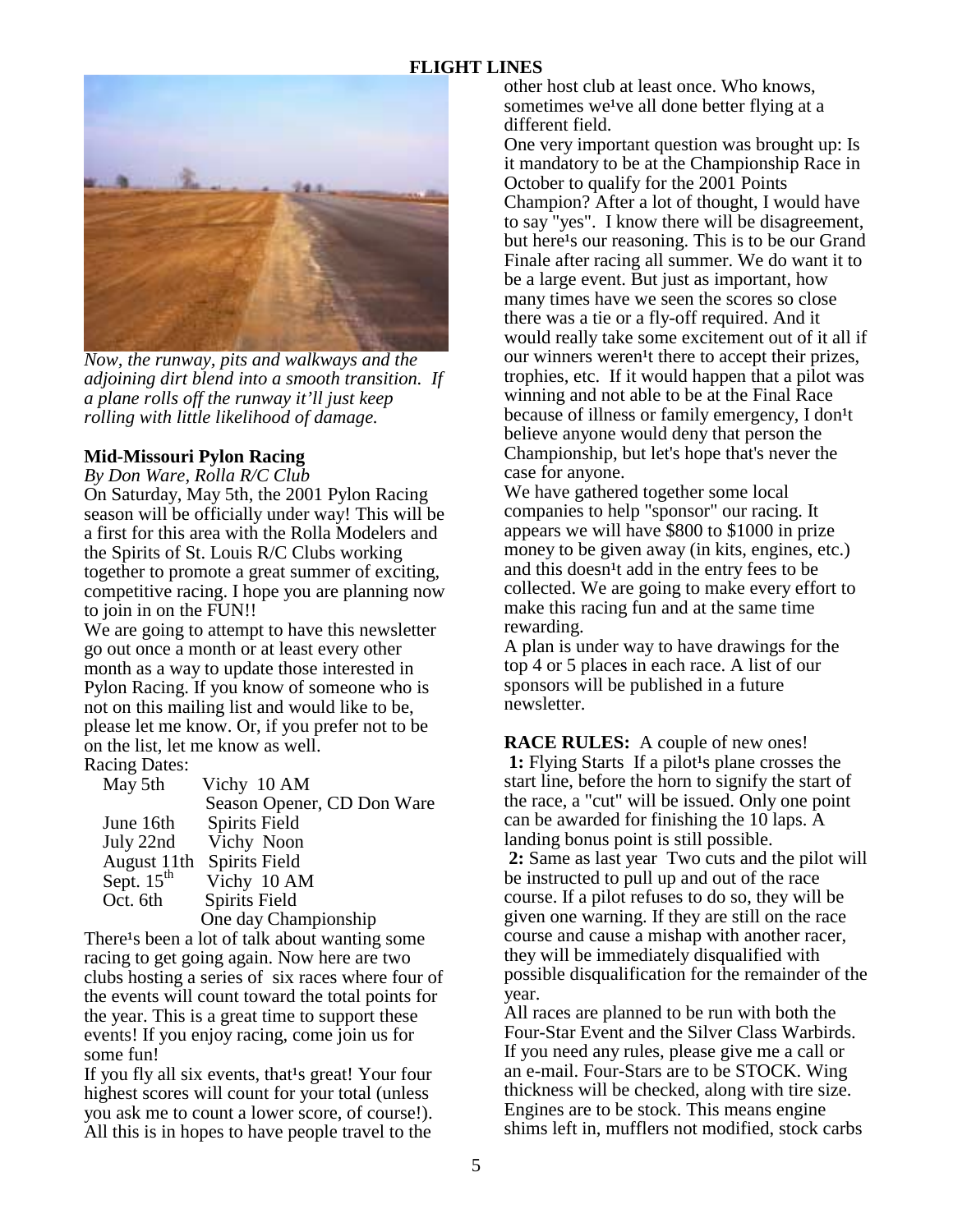and needle valves used, etc. Remember, there is an RPM rule and if an engine is suspected, it will be checked. Complete rules for Four-Star 40 and Warbird racing are available on the Spirits' web site at: http://www.spiritsofstl.com

The Four-Star class is a "fun class" to help encourage people to race and learn more about racing. If anyone has an attitude to win at any cost, they NEED to be racing in another class or somewhere else (Enough of my soapbox). The 2001 Contest Coordinator for the Rolla Modelers is Bryan Ralls. If you have a question you will see his e-mail address listed with this group. His phone number is: 573-364-3025. Steve Ramonczuk is the Spirits Contest Chairman and can be reached at: 314-298-9284. On April 21st (Saturday), I am planning on having a practice day of racing at the Vichy site. As we get closer to the date, we<sup>lll</sup> see what the weather is like. This will be open to anyone to see how the pylons are set up, the distances, the starting procedure and any other questions that need to be addressed. No hard racing to intimidate anyone. We want those planes ready for the real racing!

Bryan is helping set up a Race Web page, so we'll get more information out as time goes along. This will have race dates listed as well as racing scores and points throughout the season. Should be fun.

We are going to try and encourage preregistration this year. Pre-registration will be considered up to seven days before the scheduled event and will cost \$10 per plane/per event. After that it will be \$15 per event. We would like to encourage everyone to fly both events. As before, we will most likely fly a couple of rounds of one class, then change to the other class being raced.

Hopefully, this answers some questions for people. As you can tell, I am very excited about our racing for 2001 and joining forces with both these clubs. It will be great flying and racing with a lot of old friends and meeting new ones. This letter at this time is only going out as an email. Feel free to print it and if we have some who would like to have a mailed copy, just have them let me know.

So let<sup>1</sup>s be ready for the races! It<sup>1</sup>s going to get here quickly!

#### **The Last Word:**

*By Walt Wilson*

Well, it's showtime, folks! I went out for my first flying session of the season last Wednesday. The weather was beautiful, except for a gusting 10 to 15 mph wind that moved around from due north (cross-wind) while we were taking off and landing, to east, while we were flying. Then it would die down while we were fueling up! It was a very pleasant experience anyway. The first flight after a long layoff is usually a little white-knuckled, but these were fun from the first take-off. Russ Kuhn, Ozzie Barron and Lee Volmert were flying at the same time. All flew without any problems, except the crosswind take-offs and landings for the ones flying trainer-type planes. It was the first time this year for all but Lee. As I'm writing this, I just came home from the 2001 Spirits/Boeing Swap Meet. It was a great success with over 500 attendees to sell, buy, kibitz, or just visit old friends. We could have used a room twice as big as the one we had, but that may have taken away some of the atmosphere. This is as much an inter-club social event as a business venture. One gentleman introduced himself who belonged to a Control Line club, called the Vultures, that I helped form 48 years ago. I'll have an article on the Swap Meet, with pictures, in the next issue of Flight Lines.

*Gotta go build*